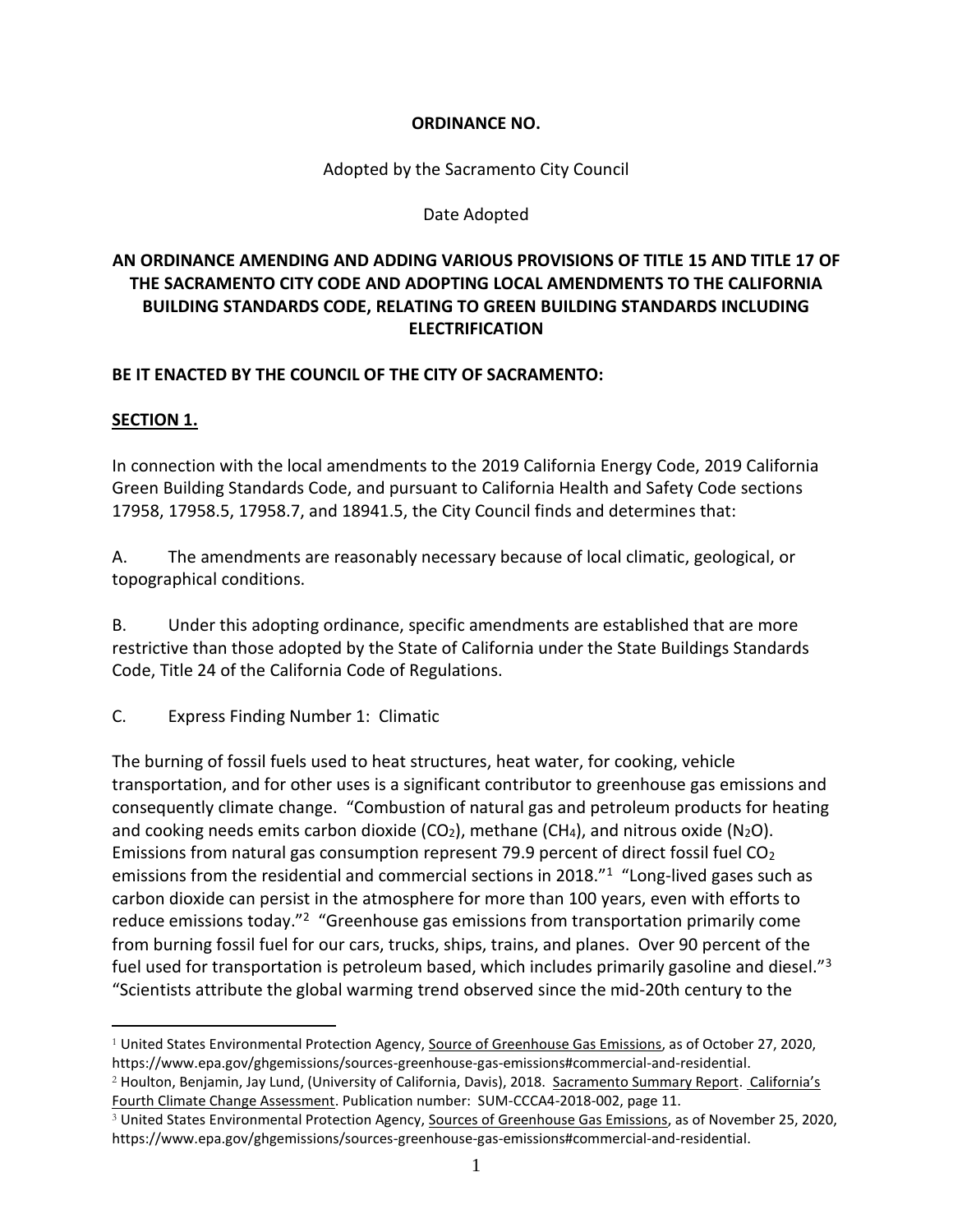human expansion of the 'greenhouse effect' warming that results when the atmosphere traps heat radiating from Earth toward space."<sup>4</sup> Nitrous oxide, carbon dioxide, and methane are gases that contribute to the greenhouse effect.<sup>5</sup>

"Global climate change imposes substantial local impacts and risks on the Sacramento Valley, including rising temperatures, changing precipitation patterns and amounts, sea level rise, flooding, drought, and wildfire."<sup>6</sup> A general summary of climate risks facing the Sacramento Valley Region, including the City of Sacramento, are as follows:

- Warming air and water temperatures
- More extreme heat-waves
- Drier landscapes
- Less snow
- Variable precipitation and seasonal shifts
- More intense droughts and floods with less predictability
- Higher Delta water levels compounded by subsidence
- Increased risk of wildfire
- Loss of ecosystem habitat<sup>7</sup>

"The Sacramento Region is expected to experience hotter and drier conditions and reduced snowpack that could cause reduced reservoir supplies and Sacramento and American River flows."<sup>8</sup> "Increased flood frequency and elevated flood risk are expected in California as a result of sea level rise, more intense storm events, and shifts in the seasonal timing of rainfall and snow pack runoff."<sup>9</sup> "Higher temperatures and the increased frequency of heat waves associated with climate change are expected to significantly increase heat-related illness, such as heat exhaustion and heat stroke."<sup>10</sup>

Requiring all-electric construction, without gas infrastructure, and imposing additional electric vehicle parking requirements will reduce the amount of greenhouse gas produced in Sacramento and will contribute to reducing the impact of climate change and the associated risks.

Based upon this express finding, the following building standards in the 2019 California Building Standards Code are amended or added:

<sup>5</sup> NASA, Causes of Climate Change, as of November 25, 2020, https://climate.nasa.gov/causes/.

<sup>6</sup> Houlton, Benjamin, Jay Lund, (University of California, Davis), 2018. Sacramento Summary Report. California's Fourth Climate Change Assessment. Publication number: SUM-CCCA4-2018-002, page 17.

<sup>4</sup> NASA, Causes of Climate Change, as of November 25, 2020, https://climate.nasa.gov/causes/.

<sup>7</sup> Houlton, Benjamin Jay Lund, (University of California, Davis) 2018. Sacramento Summary Report. California's Fourth Climate Change Assessment. Publication number: SUM-CCCA4-2018-002, page 6.

<sup>8</sup> City of Sacramento, Sacramento Climate Action Plan, Expected effects on the Sacramento Region, section 3.3, page 3-11, January 13, 2012.

<sup>9</sup> City of Sacramento, Sacramento Climate Action Plan, Expected effects on the Sacramento Region, section 3-3, page 3-13, January 13, 2012.

<sup>&</sup>lt;sup>10</sup> City of Sacramento, Sacramento Climate Action Plan, section 3.3, page 3-13, January 13, 2012.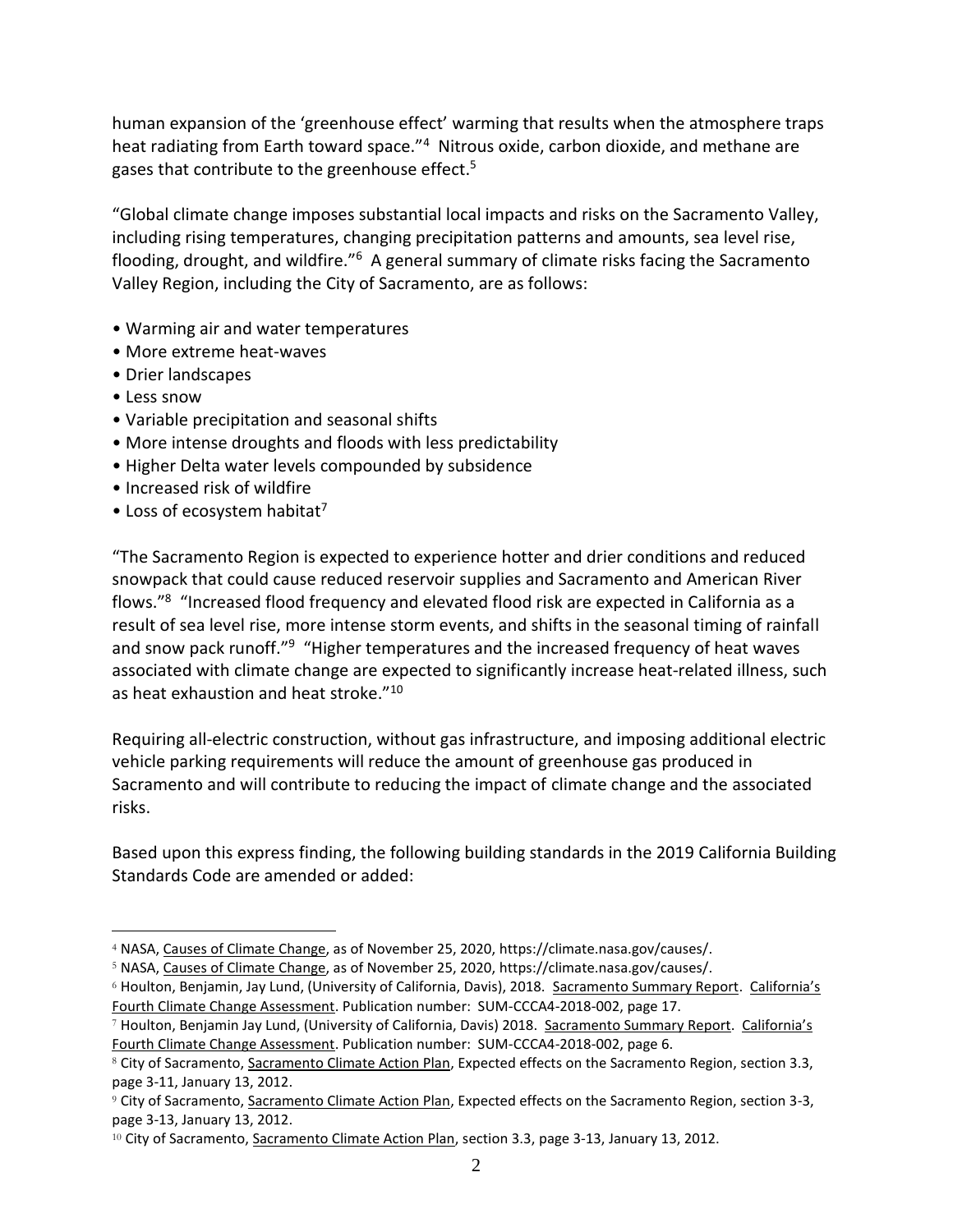$\bullet$  2019 California Energy Code sections 100.0(e)(2)(A) and 100.1(b) (prohibiting gas infrastructure, thereby decreasing the impact of greenhouses gases);

● California Green Building Standards Code sections A4.106.8.2, A4.106.8.2.1, A4.106.8.3, A4.106.8.3.1, A5.106.5.3.2, and A5.106.5.3.5 (increasing electric vehicle infrastructure, thereby decreasing the impact of greenhouse gases); and

- Sacramento City Code section 15.38.040 (implementing effective dates).
- D. Express Finding Number 2: Geological

Sacramento is subject to ground tremors from seismic events as the City is located in a Design Category D, which relates to a high risk of earthquakes. The high-risk seismic zone is defined based on the proximity to known fault lines, soil type, and known mapped spectral accelerations. Large portions of Sacramento have very poor soil conditions, including liquefiable soil. The soil is often expansive in nature and very acidic which leads to pre-mature deterioration of plumbing piping installed in the ground. Although non-metallic gas pipe is not susceptible to deterioration, there are many homes built with metallic gas pipe infrastructure. The elimination of natural gas infrastructure in new dwellings would reduce the hazards associated with gas leaks during seismic events.

Based on this express finding, the following building standards in the 2019 California Building Standards Code are amended:

- $\bullet$  2019 California Energy Code sections 100.0(e)(2)(A) and 100.1(b) (prohibiting gas infrastructure, thereby decreasing the impact of greenhouses gases).
- E. California Energy Code

The City Council finds that the modifications made to the California Energy Code in this ordinance are cost-effective for new buildings three stories or less as required by California Public Resources Code section 25402.l(h)(2). This finding of cost-effectiveness is based on the August 1, 2019 California Energy Standards 2019 Cost-effectiveness study: Low-Rise Residential New Construction, and the July 25, 2019 California Energy Codes and Standards 2019 Nonresidential New Construction Reach Code Cost Effectiveness Study. The cost-effectiveness studies have determined specific modifications to the 2019 California Energy Code for climate zone 12 are cost-effective. Further, pursuant to California Public Resources Code section 25402.1(h)(2), the City Council finds that the amendments made to the California Energy Code in this ordinance for new buildings three stories or less will require diminution of energy consumption levels to those permitted by the 2019 California Energy Code.

It is anticipated that cost-effectiveness studies for new buildings four stories or more will be published prior to the January 1, 2026 effective date for new buildings four stories or more.

## **SECTION 2.**

Chapter 15.30 is hereby added to the Sacramento City Code to read as follows: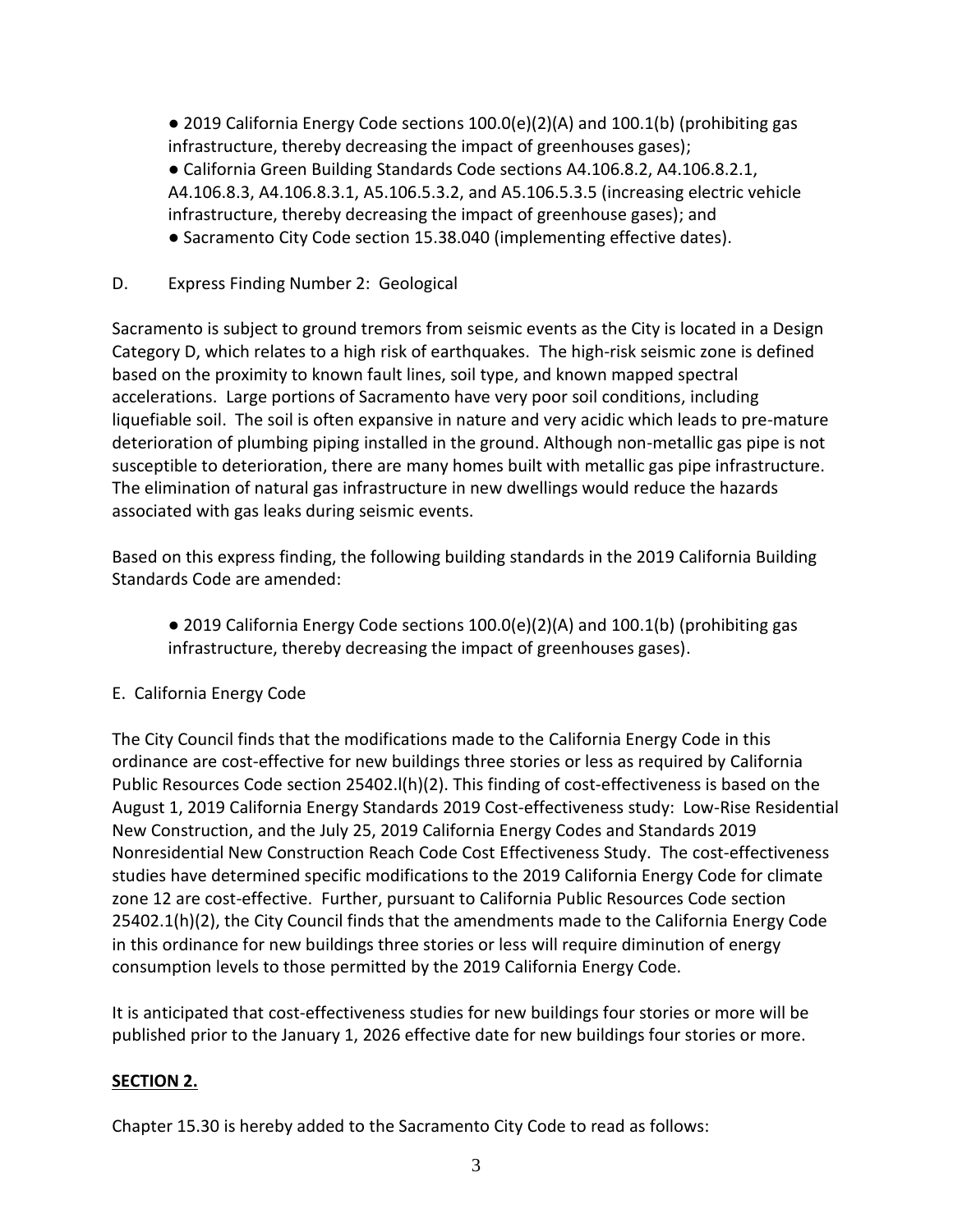## **Chapter 15.30 AMENDMENTS TO THE CALIFORNIA ENERGY CODE**

**15.30.010 Amendments to the CEnC.**

The CEnC is amended as set forth in this chapter.

**15.30.020 Title lines.**

For the purposes of this chapter, and notwithstanding the provisions of section 1.04.060, the title lines (or "catchwords") in this chapter shall be deemed to be part of such sections.

**15.30.030 Local amendments to the CEnC.**

A. Subsection 100.0(e)(2)(A) of the CEnC is amended to read as follows:

A. **All newly constructed buildings.** Sections 110.0 through 110.12 apply to all newly constructed buildings within the scope of Section 100.0(a). In addition, newly constructed buildings shall meet the requirements of Subsections B, C, D or E, as applicable.

1. For building permit applications filed on or after January 1, 2023, all newly constructed buildings that are three stories or less shall be all-electric buildings notwithstanding any other provisions in this California Energy Code.

2. For building permit applications filed on or after January 1, 2026, all newly constructed buildings that are four stories or more shall be all-electric buildings notwithstanding any other provisions in this California Energy Code.

3. For the purposes of all-electric building requirements, a newly constructed building as defined in section 100.1 shall not include newly constructed additions and improvements, including tenant improvements, in existing buildings as defined in the CBC.

4. If a building permit applicant establishes to the satisfaction of the building official that compliance with this subsection is infeasible, the building official may grant a modification to the requirements of this subsection.

B. The following definition is added to Subsection 100.1(b) to read as follows:

**ALL-ELECTRIC BUILDING**: is a building that does not have natural gas piping or propane plumbing installed on a lot or within a building, and that uses electricity as the sole source of energy for its space heating, water heating (including indoor and outdoor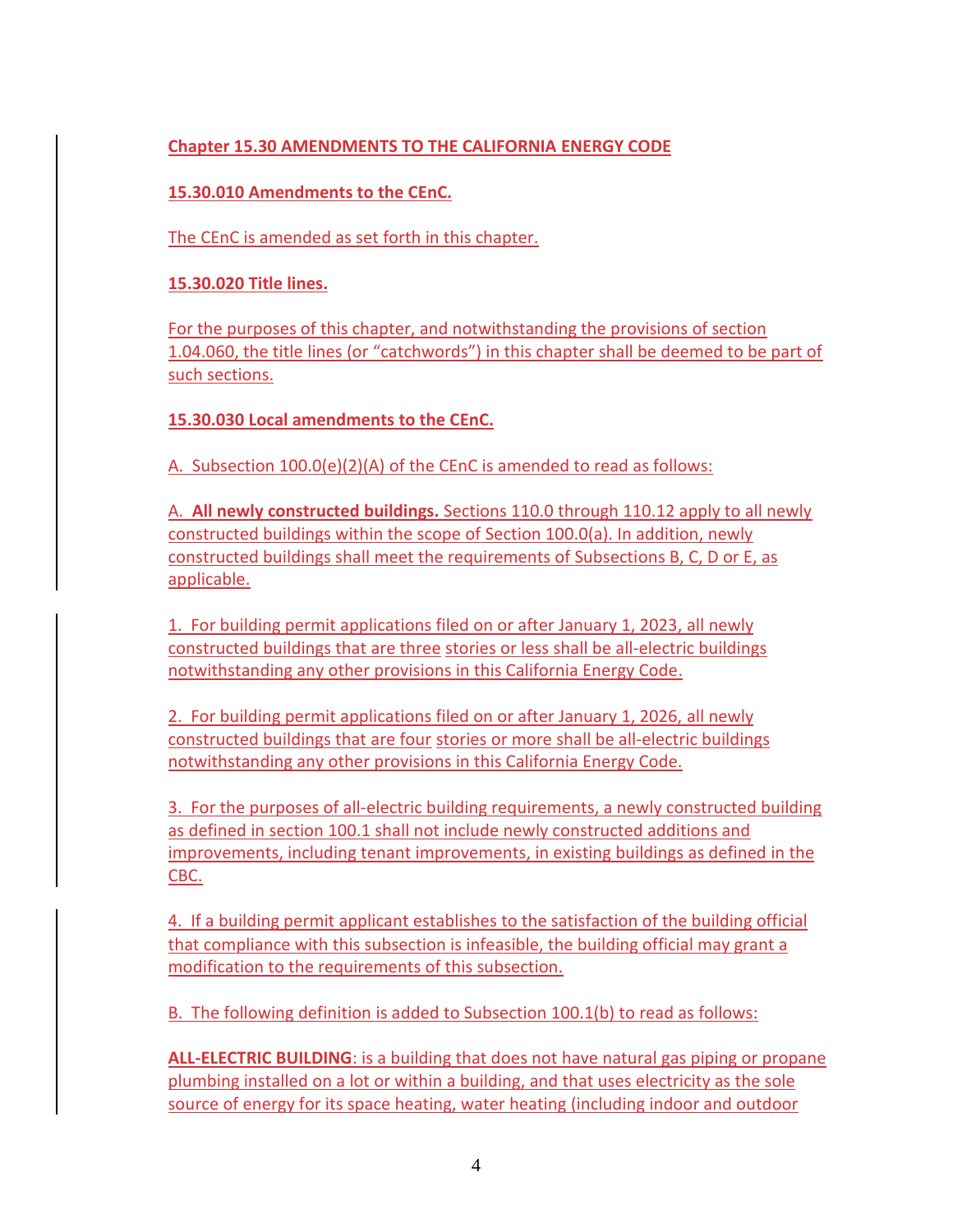pools and spas), cooking appliances, outdoor kitchens, outdoor fireplaces, and clothes drying appliances. All-electric buildings may include solar thermal pool heating.

# **SECTION 3.**

Chapter 15.38 is hereby added to the Sacramento City Code to read as follows:

**Chapter 15.38 AMENDMENTS TO THE CALIFORNIA GREEN BUILDING STANDARDS CODE** 

**15.38.010 Amendments to the CGC.**

The CGC is amended as set forth in this chapter.

**15.38.020 Title lines.**

For the purposes of this chapter, and notwithstanding the provisions of section 1.04.060, the title lines (or "catchwords") in this chapter shall be deemed to be part of such sections.

**15.38.030 Local amendments to the CGC.**

A. Tier 2 of Subsection A4.106.8.2 is added to read as follows:

**A4.106.8.2 New Multifamily Dwellings** 

**Tier 2.** For new multifamily dwellings, twenty (20) percent of the total number of parking spaces on a building site, provided for all types of parking facilities, but in no case less than one, shall be electric vehicle charging spaces (EV spaces) capable of supporting future EVSE. Calculations for the required number of EV spaces shall be rounded up to the nearest whole number. An electric vehicle charging station shall be installed in at least one electric vehicle charging space.

B. A4.106.8.2.1 is added to read as follows:

**A4.106.8.2.1 Technical Requirements**

The EV spaces required by Section A4.106.8.2 shall be designed and constructed in accordance with Sections 4.106.4.2.1, 4.106.4.2.2, 4.106.4.2.3, 4.106.4.2.4, and 4.106.4.2.5.

C. Tier 2 of Subsection A4.106.8.3 is added to read as follows:

**A4.106.8.3 New Hotels and Motels**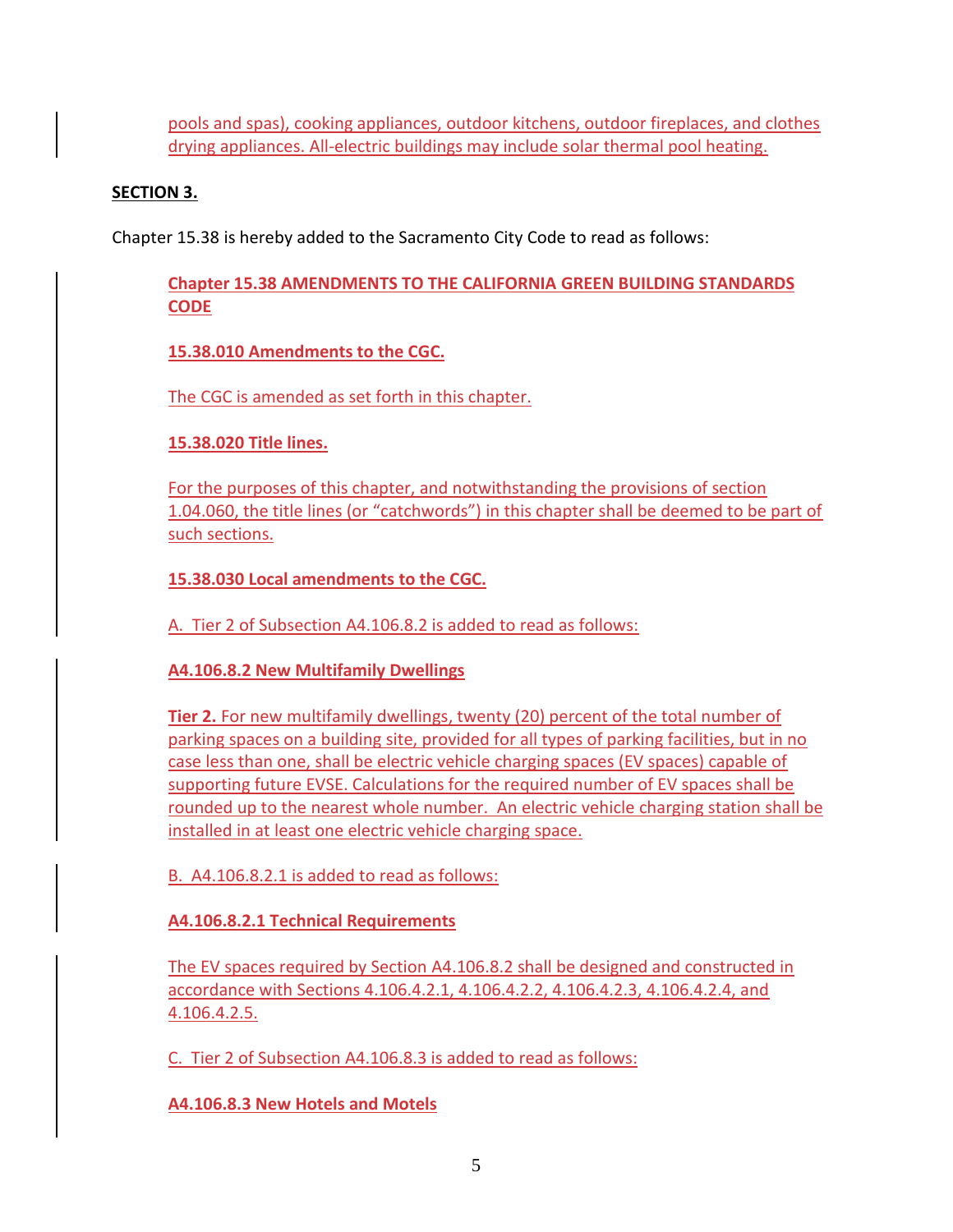**Tier 2.** For new hotels and motels, twenty (20) percent of the total number of parking spaces on a building site, provided for all types of parking facilities, but in no case less than one, shall be electric vehicle charging spaces (EV spaces) capable of supporting future EVSE. Calculations for the required number of EV spaces shall be rounded up to the nearest whole number. An electric vehicle charging station shall be installed in at least one electric vehicle charging space.

D. A4.106.8.3.1 is added to read as follows:

**A4.106.8.3.1 Technical Requirements**

The EV spaces required by Section A4.106.8.3 shall be designed and constructed in accordance with Sections 4.106.4.3, 4.106.4.3.2, 4.106.4.3.3, 4.106.4.3.4, 4.106.4.3.5, and 4.106.4.3.6.

E. Tier 2 Subsection 5.106.5.3.2 is amended to read as follows:

**A5.106.5.3.2 New Nonresidential**

**Tier 2.** For new nonresidential, twenty (20) percent of the total number of parking spaces on a building site, provided for all types of parking facilities, but in no case less than one, shall be electric vehicle charging spaces (EV spaces) capable of supporting future EVSE. Calculations for the required number of EV spaces shall be rounded up to the nearest whole number. An electric vehicle charging station shall be installed in at least one electric vehicle charging space.

F. A5.106.5.3.5 is added to read as follows:

**A5.106.5.3.5 Technical Requirements**

Raceways for electric vehicle charging spaces are required to be installed at the time of construction and shall be installed in accordance with the California Electrical Code Construction plans and specifications shall include, but are not limited to, the following:

1.The type and location of the EVSE.

2.The raceway(s) shall originate at a service panel or a subpanel(s) serving the area, and shall terminate in close proximity to the proposed location of the charging equipment and into listed suitable cabinet(s), box(es), enclosure(s) or equivalent.

3.Plan design shall be based upon 40-ampere minimum branch circuits.

4.Electrical calculations shall substantiate the design of the electrical system, to include the rating of equipment and any on-site distribution transformers and have sufficient capacity to simultaneously charge all required EVs at its full rated amperage.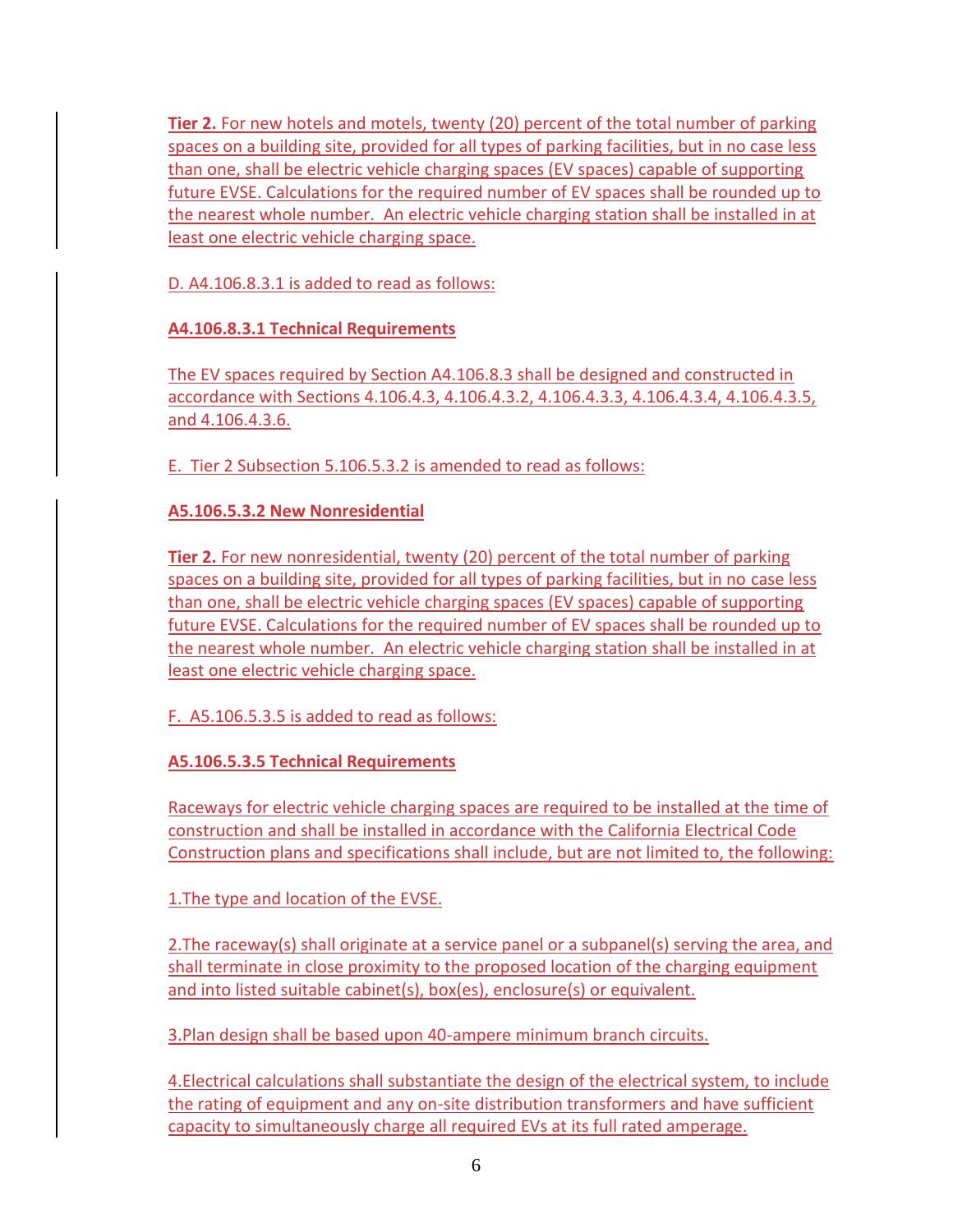5.The service panel or subpanel(s) shall have sufficient capacity to accommodate the required number of dedicated branch circuit(s) for the future installation of the EVSE.

**15.38.040 Effective Date of Local Amendments to the CGC.** 

Sections A4.106.8.2 Tier 2, A4.106.8.2.1, A4.106.8.3 Tier 2, A4.106.8.3.1, A5.106.5.3.2 Tier 2, and A5.106.5.3.5 are applicable to building permit applications filed on or after January 1, 2023, for new construction three stories or less and are applicable to building permit applications filed on or after January 1, 2026, for new construction four stories or more.

# **SECTION 4.**

A. Section 17.108.060 is hereby amended to add the following definitions:

"Electric vehicle charger" means off-board charging equipment used to charge an electric vehicle.

"Electric vehicle charger level 2" means a 208-240 volt electric vehicle charger.

"Electric vehicle direct current fast charger" means at least a 400 volt electric vehicle charger.

"Electric vehicle charging space" means a parking space intended for future installation of EV charging equipment and charging of electric vehicles.

"Electric vehicle charging stations" means one or more electric vehicle charging spaces served by electric vehicle charger(s) or other charging equipment allowing charging of electric vehicles.

B. Except as amended by subsection A above, all provisions of section 17.108.060 remain unchanged and in full effect.

# **SECTION 5.**

A. Subsection H of section 17.608.020 of the Sacramento City Code is hereby amended to read as follows:

H. Accessibility and electric vehicle charging.

1. If a building permit requires an existing off-street parking facility to comply with any building standards or other requirements in the Sacramento City Building Code related to accessibility, or if accessible parking spaces are otherwise created, the number of parking spaces required by this title may be reduced, redesigned, and restriped as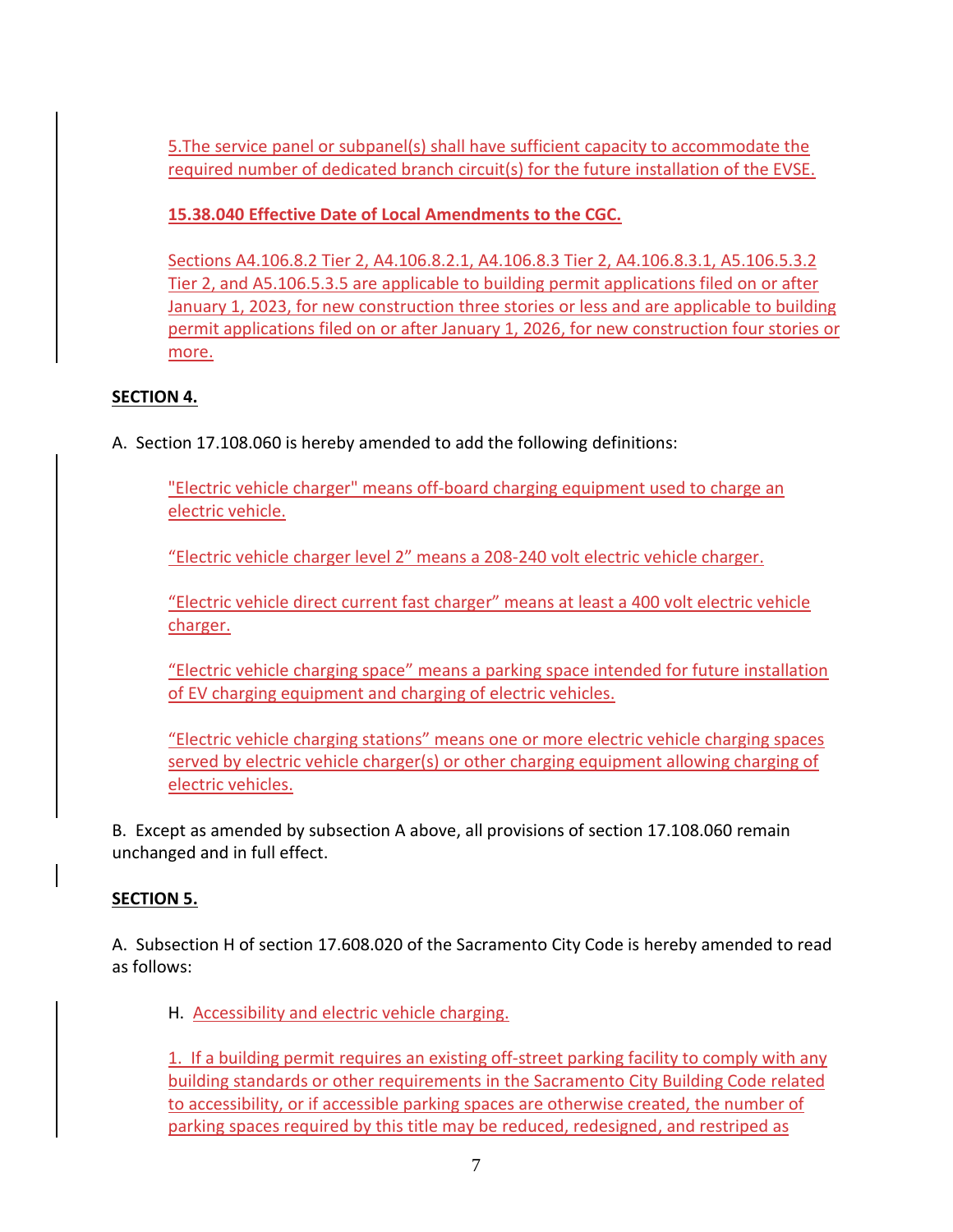necessary without issuance of a permit under this title. The California Building Code. The required number of spaces in off-street parking facilities that are restriped redesigned to meet accessibility requirements may be reduced as necessary to comply with Title 24 of the California Building Code.

2. If a building permit requires an existing off-street parking facility to comply with any building standards or other requirements in the Sacramento City Building Code related to electric vehicle charging spaces or if electric vehicle charging spaces are otherwise created, the number of parking spaces required by this title may be reduced, redesigned and restriped, as necessary without issuance of a permit under this title.

B. Except as amended by subsection A above, all provisions of section 17.608.020 remain unchanged and in full effect.

# **SECTION 6.**

Section 17.608.040 of the Sacramento City Code is hereby amended as follows:

A. Subsection F.2.c is hereby added to read as follows:

c. Electric vehicle charging spaces and electric vehicle charging stations. The number of electric vehicle charging spaces and electric vehicle charging stations are determined by the Sacramento city building code. Electric vehicle charging stations shall be clearly marked "EV CHARGING ONLY."

B. Subsection M is hereby amended to read as follows:

M. Directional signage. If a development project includes directional signage to an offstreet vehicle parking facility, the signage shall also indicate the location of bicycle parking and the existence of electric vehicle charging stations.

C. Subsection O is hereby added to read as follows:

O. Electric vehicle charging spaces and electric vehicle charging stations.

1. Electric vehicle charging stations and electric vehicle charging spaces shall comply with the requirements in the Sacramento city building code.

2. All off-street parking facilities, shall provide electric vehicle charging stations and electric vehicle charging spaces in compliance with the provisions in the Sacramento city building code.

D. Except as amended by subsections A, B, and C above, all provisions of section 17.608.040 remain unchanged and in full effect.